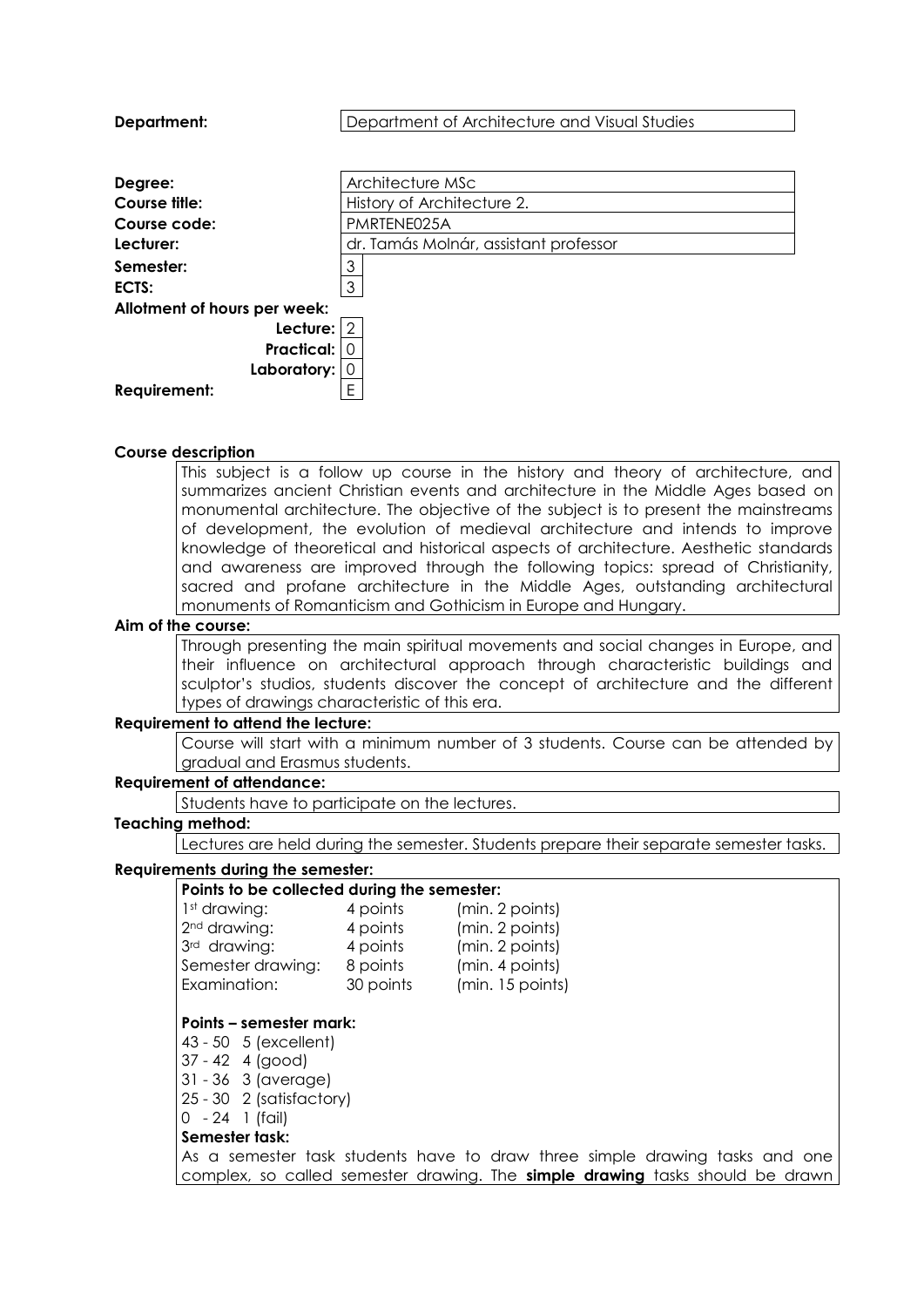during a lecture. The task is always related to the previously presented lectures of the semester. So as a simple drawing task students have to make small drawings about a topic that was shown before. All drawings should be prepared on draft papers in the size A/3.

The **semester drawing** should be drawn at home. This task is about a single building. Students have to draw a perspective and if it is possible a floor plan and a section or façade of a building. The buildings will be chosen by the lecturer. The drawing should be prepared on a draft paper in the size A/2.

Any kind of manual technique can be used, but pencil is preferred. The use of computer is not allowed.

The semester drawing should be handed in on the last week of the semester (08.12.2014).

## **Requirements during the examination time:**

Application for an exam in the ETR system.

Students prove their knowledge during a written exam.

#### **Supplemental possibilities:**

Students who cannot attend a lecture can prove their absence according to the prescriptions of the Study and Examination Regulations of the University of Pécs. Semester tasks should be handed in latest one week after the last lecture of the semester: 15.12.2014 12:00

## **Consultation:**

On the dates of the lectures and in email: tmolnar@pmmik.pte.hu

#### **Sources, books:**

Trachtenberg M. & Hyman I., Architecture - from Prehistory to Post-Modernism Watkin D. A History of Western Architecture (5th edition), Laurence King Publishing, 2011. London